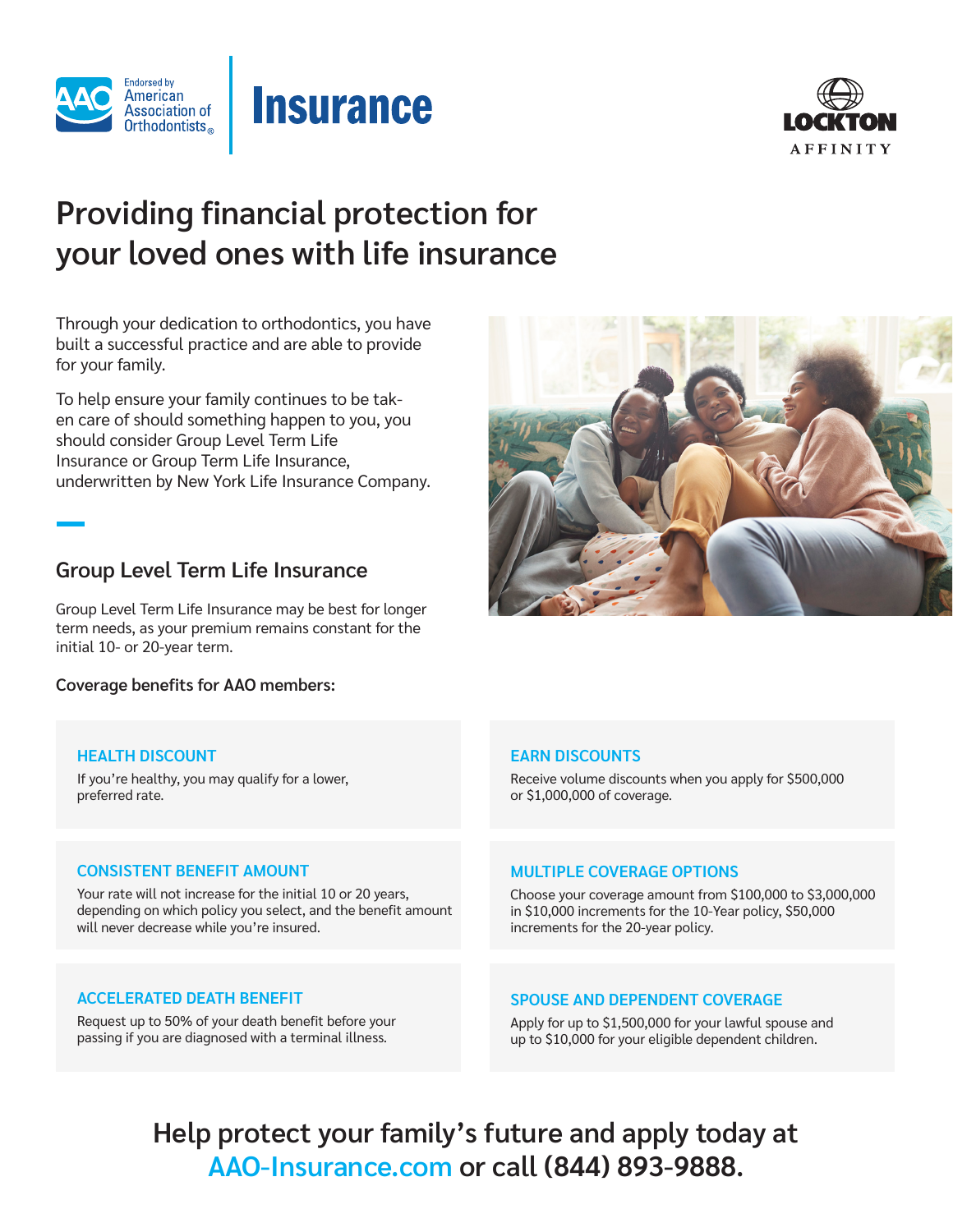# **Additional Group Level Term Coverage Information**

### **Exclusions and limitations**

Under the 10-year policy: benefits will not be paid for death resulting from suicide or intentionally self-inflicted injury, whether sane or within the first 12 months of coverage. Under both the 10- or 20-year policy, the validity of any amount of your life insurance which has been in force for two years during an insured's lifetime will not be contested except for insurance eligibility provisions and nonpayment of premium contributions.

### **Who is eligible for this coverage?**

You are eligible for coverage if you are:

- An orthodontist under age 65 for the 10- year policy; under age 55 for the 20-year policy
- Residing in the United States, Puerto Rico or Canada (except Quebec)
- An AAO member or a full-time student member

You may also request coverage for your lawful spouse under age 65 (55 for the 20-year policy) and your unmarried dependent children who are at least 15 days old but under age 25.

Total coverage for all AAO-Endorsed Group 10- and 20-Year Level Term Life Insurance cannot exceed \$3,000,000 for AAO member and \$1,500,000 for lawful spouse. Spouse's coverage amount may not exceed members.

#### **When will coverage become effective?**

In order to become insured, you must provide satisfactory evidence of insurability and pay the required premium when due. Insurance will take effect on the first day of the month on or following the date your coverage and any dependent coverage is approved by New York Life, provided the initial premium is paid within 31 days of that date and any person who is to be insured is performing the normal activities of a person in good health of like age and sex [NC residents: a person of like age] on such date. (Dependent children must be at least 15 days old and not hospitalized before life insurance can become effective.)

#### **When does coverage end?**

Premiums are guaranteed for an initial 10- or 20-year period, with level amounts of insurance until age 75 for you or your spouse, age 25 for your children. If you are still an AAO member at the end of the 10- or 20-year period, your coverage can be automatically renewed, or you may apply for a new period of level rates at your then attained age based on satisfactory evidence of insurability if you are under age 65 (for the 10-year policy) or under age 55 (for the 20-year policy). If coverage is automatically renewed, your premiums are not guaranteed, are based on your then current age, and will increase as you reach a higher age.

Coverage will end prior to age 75 if: premiums are not paid when due; the group policy is terminated or modified by the policyholder to end insurance for the group of insureds to which you belong, or; you request to end your coverage. Nonguaranteed coverage ends when your AAO membership ends. Dependent coverage will end when your coverage ends, or the eligibility requirements are no longer being met.

### **Your rate remains level for 10 or 20 years**

During the first 10 or 20 years of your coverage (depending on which policy you select) the rate for which you are approved will not increase. Moreover, your benefit amount will never decrease for the entire time you're insured. That means that over the next 10 or 20 years, as your income increases, your premium will become a smaller percentage of your income. Unlike some term life policies that are designed to decrease in face value over the years, our policies provide level amounts of protection for as long as your coverage is in force.

### **You may qualify for lower rates**

We're confident you'll find our Select Rates to be very competitive. Plus, if you're in good medical condition for your age, don't smoke, and don't have a high-risk occupation or hobby such as skydiving or scuba diving, you may qualify for our Preferred Rates, which are substantially lower than our already competitive Select and Standard Rates.

### **An accelerated death benefit is included**

You may request as much as 50% of the death benefit while the insured person is alive should he/she be diagnosed with a terminal illness and given less than 12 months to live. (Premium contributions will not be reduced.) You may use this money however you like: to help pay for medical care, make final arrangements, take a vacation, etc. There are no restrictions. Please note that receipt of Accelerated Death Benefits may affect your eligibility for public assistance programs and may be taxable. Prior to applying to receive such benefits, you should consult with the appropriate social services agency and seek the advice of a qualified tax advisor.

## **What if I decide this coverage isn't right for me?**

When you become insured, you get sent a Certificate of Insurance summarizing your insurance coverage. If you are not completely satisfied with your Certificate's terms, you may return it without any claims within 30 days. Your coverage gets canceled, and you will receive a full refund.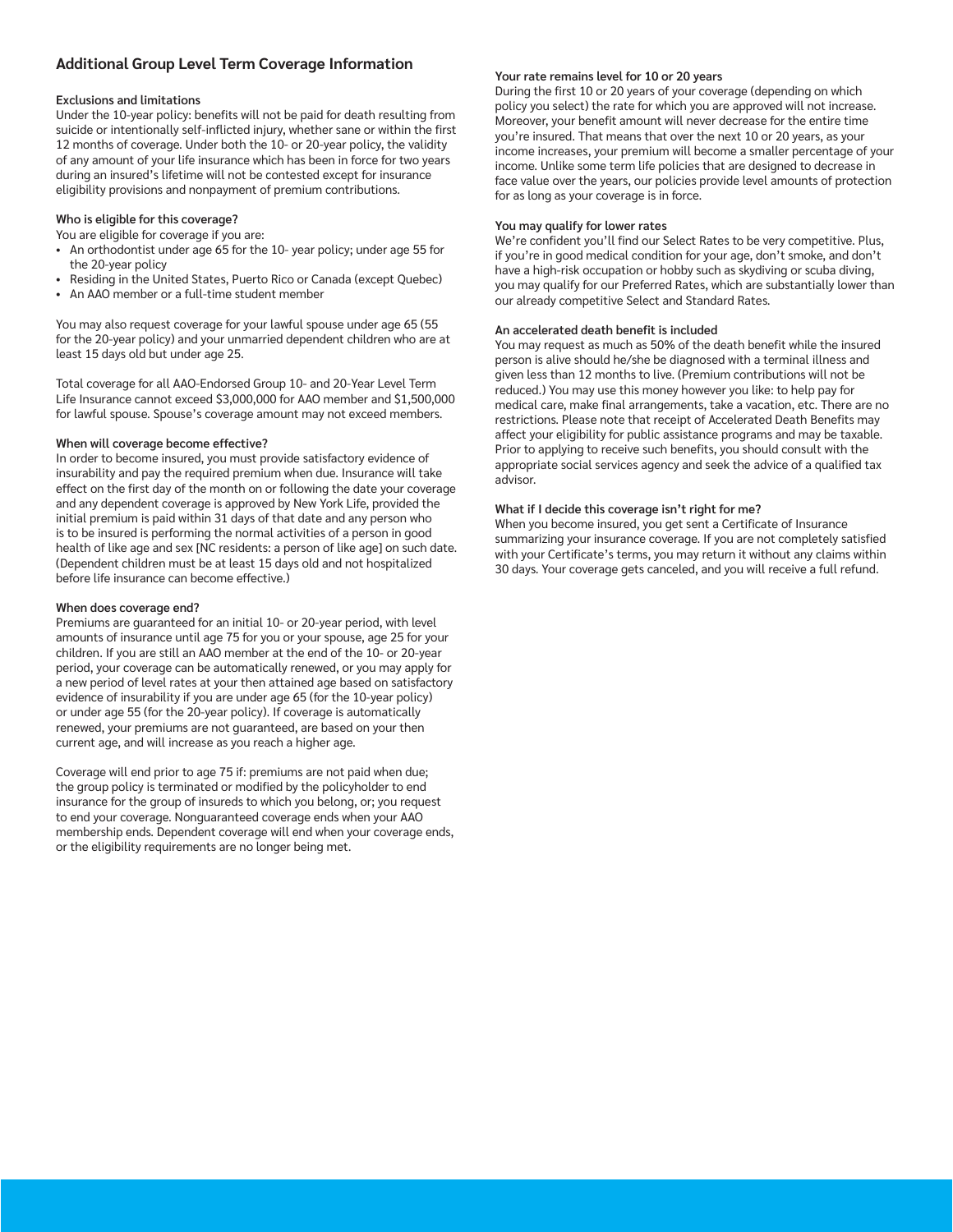### **Group Level Term Life Rates Current Monthly Premiums as of 2021**

Members under age 65 may choose any amount of coverage from \$100,000 to \$3,000,000 in increments of \$10,000. A member's lawful spouse, under age 65, may apply for coverage from \$100,000 up to \$1,500,000 in \$10,000 increments, not to exceed the member's benefit

# Male Rates - 10-year Level Term Life

|    | \$250,000                        |                  | \$500,000                        |                  | \$1,000,000                      |                  | \$1,500,000                      |           | \$2,000,000                      |           | \$3,000,000                      |                  |
|----|----------------------------------|------------------|----------------------------------|------------------|----------------------------------|------------------|----------------------------------|-----------|----------------------------------|-----------|----------------------------------|------------------|
|    | <b>SUPER</b><br><b>PREFERRED</b> | <b>PREFERRED</b> | <b>SUPER</b><br><b>PREFERRED</b> | <b>PREFERRED</b> | <b>SUPER</b><br><b>PREFERRED</b> | <b>PREFERRED</b> | <b>SUPER</b><br><b>PREFERRED</b> | PREFERRED | <b>SUPER</b><br><b>PREFERRED</b> | PREFERRED | <b>SUPER</b><br><b>PREFERRED</b> | <b>PREFERRED</b> |
| 20 | \$11.46                          | \$12.29          | \$16.67                          | \$17.92          | \$25.83                          | \$31.67          | \$38.75                          | \$47.50   | \$51.67                          | \$63.33   | \$77.50                          | \$95.00          |
| 21 | \$11.46                          | \$12.29          | \$16.67                          | \$17.92          | \$25.83                          | \$31.67          | \$38.75                          | \$47.50   | \$51.67                          | \$63.33   | \$77.50                          | \$95.00          |
| 22 | \$11.46                          | \$12.29          | \$16.67                          | \$17.92          | \$25.83                          | \$31.67          | \$38.75                          | \$47.50   | \$51.67                          | \$63.33   | \$77.50                          | \$95.00          |
| 23 | \$11.46                          | \$12.29          | \$16.67                          | \$17.92          | \$25.83                          | \$31.67          | \$38.75                          | \$47.50   | \$51.67                          | \$63.33   | \$77.50                          | \$95.00          |
| 24 | \$11.46                          | \$12.29          | \$16.67                          | \$17.92          | \$25.83                          | \$31.67          | \$38.75                          | \$47.50   | \$51.67                          | \$63.33   | \$77.50                          | \$95.00          |
| 25 | \$11.46                          | \$12.29          | \$16.67                          | \$17.92          | \$25.83                          | \$31.67          | \$38.75                          | \$47.50   | \$51.67                          | \$63.33   | \$77.50                          | \$95.00          |
| 26 | \$11.46                          | \$12.29          | \$16.67                          | \$17.92          | \$25.83                          | \$31.67          | \$38.75                          | \$47.50   | \$51.67                          | \$63.33   | \$77.50                          | \$95.00          |
| 27 | \$11.46                          | \$12.29          | \$16.67                          | \$17.92          | \$25.83                          | \$31.67          | \$38.75                          | \$47.50   | \$51.67                          | \$63.33   | \$77.50                          | \$95.00          |
| 28 | \$11.67                          | \$12.29          | \$16.67                          | \$18.33          | \$26.67                          | \$31.67          | \$40.00                          | \$47.50   | \$53.33                          | \$63.33   | \$80.00                          | \$95.00          |
| 29 | \$11.67                          | \$12.29          | \$16.67                          | \$18.33          | \$26.67                          | \$31.67          | \$40.00                          | \$47.50   | \$53.33                          | \$63.33   | \$80.00                          | \$95.00          |
| 30 | \$11.67                          | \$12.29          | \$16.67                          | \$18.33          | \$26.67                          | \$31.67          | \$40.00                          | \$47.50   | \$53.33                          | \$63.33   | \$80.00                          | \$95.00          |
| 31 | \$11.67                          | \$12.50          | \$16.67                          | \$18.33          | \$26.67                          | \$31.67          | \$40.00                          | \$47.50   | \$53.33                          | \$63.33   | \$80.00                          | \$95.00          |
| 32 | \$11.67                          | \$12.71          | \$16.67                          | \$18.33          | \$27.50                          | \$31.67          | \$41.25                          | \$47.50   | \$55.00                          | \$63.33   | \$82.50                          | \$95.00          |
| 33 | \$11.67                          | \$13.13          | \$17.08                          | \$18.75          | \$27.50                          | \$32.50          | \$41.25                          | \$48.75   | \$55.00                          | \$65.00   | \$82.50                          | \$97.50          |
| 34 | \$11.67                          | \$13.33          | \$17.08                          | \$18.75          | \$28.33                          | \$32.50          | \$42.50                          | \$48.75   | \$56.67                          | \$65.00   | \$85.00                          | \$97.50          |
| 35 | \$11.67                          | \$13.54          | \$17.08                          | \$18.75          | \$28.33                          | \$32.50          | \$42.50                          | \$48.75   | \$56.67                          | \$65.00   | \$85.00                          | \$97.50          |
| 36 | \$12.29                          | \$13.96          | \$17.92                          | \$19.58          | \$30.00                          | \$35.00          | \$45.00                          | \$52.50   | \$60.00                          | \$70.00   | \$90.00                          | \$105.00         |
| 37 | \$12.92                          | \$14.58          | \$18.33                          | \$20.42          | \$31.67                          | \$36.67          | \$47.50                          | \$55.00   | \$63.33                          | \$73.33   | \$95.00                          | \$110.00         |
| 38 | \$13.33                          | \$15.00          | \$19.17                          | \$21.67          | \$32.50                          | \$39.17          | \$48.75                          | \$58.75   | \$65.00                          | \$78.33   | \$97.50                          | \$117.50         |
| 39 | \$13.96                          | \$15.63          | \$19.58                          | \$22.50          | \$34.17                          | \$40.83          | \$51.25                          | \$61.25   | \$68.33                          | \$81.67   | \$102.50                         | \$122.50         |
| 40 | \$14.58                          | \$16.04          | \$20.42                          | \$23.33          | \$35.83                          | \$43.33          | \$53.75                          | \$65.00   | \$71.67                          | \$86.67   | \$107.50                         | \$130.00         |
| 41 | \$15.42                          | \$17.08          | \$22.50                          | \$25.83          | \$39.17                          | \$48.33          | \$58.75                          | \$72.50   | \$78.33                          | \$96.67   | \$117.50                         | \$145.00         |
| 42 | \$16.25                          | \$18.13          | \$24.58                          | \$28.33          | \$43.33                          | \$53.33          | \$65.00                          | \$80.00   | \$86.67                          | \$106.67  | \$130.00                         | \$160.00         |
| 43 | \$17.08                          | \$19.38          | \$26.25                          | \$30.83          | \$46.67                          | \$57.50          | \$70.00                          | \$86.25   | \$93.33                          | \$115.00  | \$140.00                         | \$172.50         |
| 44 | \$17.92                          | \$20.42          | \$28.33                          | \$33.33          | \$50.83                          | \$62.50          | \$76.25                          | \$93.75   | \$101.67                         | \$125.00  | \$152.50                         | \$187.50         |
| 45 | \$18.75                          | \$21.46          | \$30.42                          | \$35.83          | \$54.17                          | \$67.50          | \$81.25                          | \$101.25  | \$108.33                         | \$135.00  | \$162.50                         | \$202.50         |
| 46 | \$20.63                          | \$23.54          | \$33.75                          | \$40.00          | \$60.83                          | \$75.83          | \$91.25                          | \$113.75  | \$121.67                         | \$151.67  | \$182.50                         | \$227.50         |
| 47 | \$22.29                          | \$25.63          | \$37.08                          | \$44.17          | \$67.50                          | \$83.33          | \$101.25                         | \$125.00  | \$135.00                         | \$166.67  | \$202.50                         | \$250.00         |
| 48 | \$24.17                          | \$27.50          | \$40.83                          | \$48.75          | \$75.00                          | \$91.67          | \$112.50                         | \$137.50  | \$150.00                         | \$183.33  | \$225.00                         | \$275.00         |
| 49 | \$25.83                          | \$29.58          | \$44.17                          | \$52.92          | \$81.67                          | \$99.17          | \$122.50                         | \$148.75  | \$163.33                         | \$198.33  | \$245.00                         | \$297.50         |
| 50 | \$27.71                          | \$31.67          | \$47.50                          | \$57.08          | \$88.33                          | \$107.50         | \$132.50                         | \$161.25  | \$176.67                         | \$215.00  | \$265.00                         | \$322.50         |
| 51 | \$31.04                          | \$35.42          | \$53.75                          | \$64.17          | \$100.83                         | \$121.67         | \$151.25                         | \$182.50  | \$201.67                         | \$243.33  | \$302.50                         | \$365.00         |
| 52 | \$34.38                          | \$38.96          | \$60.00                          | \$71.25          | \$112.50                         | \$135.00         | \$168.75                         | \$202.50  | \$225.00                         | \$270.00  | \$337.50                         | \$405.00         |
| 53 | \$37.92                          | \$42.71          | \$66.25                          | \$78.75          | \$125.00                         | \$149.17         | \$187.50                         | \$223.75  | \$250.00                         | \$298.33  | \$375.00                         | \$447.50         |
| 54 | \$41.25                          | \$46.25          | \$72.50                          | \$85.83          | \$136.67                         | \$162.50         | \$205.00                         | \$243.75  | \$273.33                         | \$325.00  | \$410.00                         | \$487.50         |
| 55 | \$44.58                          | \$50.00          | \$78.75                          | \$92.92          | \$149.17                         | \$176.67         | \$223.75                         | \$265.00  | \$298.33                         | \$353.33  | \$447.50                         | \$530.00         |
| 56 | \$49.38                          | \$55.42          | \$87.50                          | \$103.75         | \$165.83                         | \$196.67         | \$248.75                         | \$295.00  | \$331.67                         | \$393.33  | \$497.50                         | \$590.00         |
| 57 | \$54.17                          | \$61.04          | \$96.67                          | \$114.58         | \$182.50                         | \$217.50         | \$273.75                         | \$326.25  | \$365.00                         | \$435.00  | \$547.50                         | \$652.50         |
| 58 | \$59.17                          | \$66.46          | \$105.42                         | \$125.00         | \$200.00                         | \$237.50         | \$300.00                         | \$356.25  | \$400.00                         | \$475.00  | \$600.00                         | \$712.50         |
| 59 | \$63.96                          | \$72.08          | \$114.58                         | \$135.83         | \$216.67                         | \$258.33         | \$325.00                         | \$387.50  | \$433.33                         | \$516.67  | \$650.00                         | \$775.00         |
| 60 | \$68.75                          | \$77.50          | \$123.33                         | \$146.67         | \$233.33                         | \$278.33         | \$350.00                         | \$417.50  | \$466.67                         | \$556.67  | \$700.00                         | \$835.00         |
| 61 | \$73.54                          | \$82.92          | \$132.08                         | \$157.50         | \$250.00                         | \$298.33         | \$375.00                         | \$447.50  | \$500.00                         | \$596.67  | \$750.00                         | \$895.00         |
| 62 | \$78.33                          | \$88.54          | \$141.25                         | \$168.33         | \$266.67                         | \$319.17         | \$400.00                         | \$478.75  | \$533.33                         | \$638.33  | \$800.00                         | \$957.50         |
| 63 | \$83.33                          | \$93.96          | \$150.00                         | \$178.75         | \$284.17                         | \$339.17         | \$426.25                         | \$508.75  | \$568.33                         | \$678.33  | \$852.50                         | \$1,017.50       |
| 64 | \$88.13                          | \$99.58          | \$159.17                         | \$189.58         | \$300.83                         | \$360.00         | \$451.25                         | \$540.00  | \$601.67                         | \$720.00  | \$902.50                         | \$1,080.00       |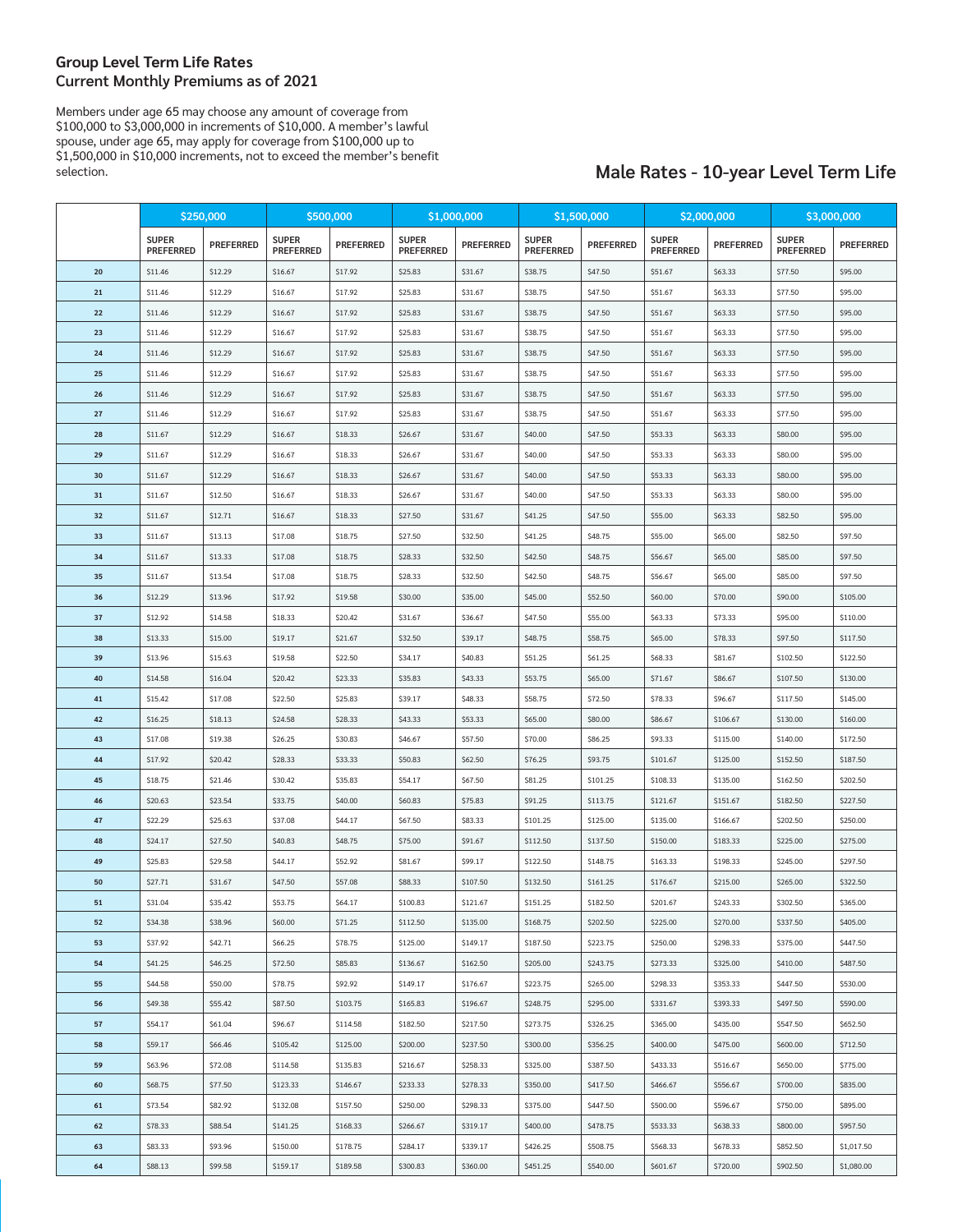# **Female Rates - 10-year Level Term Life**

|          | \$250,000                        |                  |                                  | \$500,000        |                                  | \$1,000,000      | \$1,500,000                      |                  | \$2,000,000                      |                  | \$3,000,000                      |                  |
|----------|----------------------------------|------------------|----------------------------------|------------------|----------------------------------|------------------|----------------------------------|------------------|----------------------------------|------------------|----------------------------------|------------------|
|          | <b>SUPER</b><br><b>PREFERRED</b> | <b>PREFERRED</b> | <b>SUPER</b><br><b>PREFERRED</b> | <b>PREFERRED</b> | <b>SUPER</b><br><b>PREFERRED</b> | <b>PREFERRED</b> | <b>SUPER</b><br><b>PREFERRED</b> | <b>PREFERRED</b> | <b>SUPER</b><br><b>PREFERRED</b> | <b>PREFERRED</b> | <b>SUPER</b><br><b>PREFERRED</b> | <b>PREFERRED</b> |
| 20       | \$8.75                           | \$9.79           | \$11.25                          | \$13.33          | \$17.50                          | \$20.83          | \$26.25                          | \$31.25          | \$35.00                          | \$41.67          | \$52.50                          | \$62.50          |
| 21       | \$8.75                           | \$9.79           | \$11.25                          | \$13.33          | \$17.50                          | \$20.83          | \$26.25                          | \$31.25          | \$35.00                          | \$41.67          | \$52.50                          | \$62.50          |
| 22       | \$8.75                           | \$9.79           | \$11.25                          | \$13.33          | \$17.50                          | \$20.83          | \$26.25                          | \$31.25          | \$35.00                          | \$41.67          | \$52.50                          | \$62.50          |
| 23       | \$8.75                           | \$9.79           | \$11.25                          | \$13.33          | \$17.50                          | \$20.83          | \$26.25                          | \$31.25          | \$35.00                          | \$41.67          | \$52.50                          | \$62.50          |
| 24       | \$8.75                           | \$9.79           | \$11.25                          | \$13.33          | \$17.50                          | \$20.83          | \$26.25                          | \$31.25          | \$35.00                          | \$41.67          | \$52.50                          | \$62.50          |
| 25       | \$8.75                           | \$9.79           | \$11.25                          | \$13.33          | \$17.50                          | \$20.83          | \$26.25                          | \$31.25          | \$35.00                          | \$41.67          | \$52.50                          | \$62.50          |
| 26       | \$8.96                           | \$9.79           | \$11.25                          | \$13.33          | \$18.33                          | \$21.67          | \$27.50                          | \$32.50          | \$36.67                          | \$43.33          | \$55.00                          | \$65.00          |
| 27       | \$8.96                           | \$10.00          | \$11.67                          | \$13.75          | \$18.33                          | \$21.67          | \$27.50                          | \$32.50          | \$36.67                          | \$43.33          | \$55.00                          | \$65.00          |
| 28       | \$9.17                           | \$10.00          | \$11.67                          | \$13.75          | \$19.17                          | \$22.50          | \$28.75                          | \$33.75          | \$38.33                          | \$45.00          | \$57.50                          | \$67.50          |
| 29       | \$9.17                           | \$10.21          | \$12.08                          | \$14.17          | \$19.17                          | \$22.50          | \$28.75                          | \$33.75          | \$38.33                          | \$45.00          | \$57.50                          | \$67.50          |
| 30       | \$9.38                           | \$10.21          | \$12.08                          | \$14.17          | \$20.00                          | \$23.33          | \$30.00                          | \$35.00          | \$40.00                          | \$46.67          | \$60.00                          | \$70.00          |
| 31       | \$9.58                           | \$10.42          | \$12.50                          | \$14.58          | \$20.83                          | \$24.17          | \$31.25                          | \$36.25          | \$41.67                          | \$48.33          | \$62.50                          | \$72.50          |
| 32       | \$9.58                           | \$10.63          | \$12.92                          | \$14.58          | \$20.83                          | \$24.17          | \$31.25                          | \$36.25          | \$41.67                          | \$48.33          | \$62.50                          | \$72.50          |
| 33       | \$9.79                           | \$10.83          | \$12.92                          | \$15.00          | \$21.67                          | \$25.00          | \$32.50                          | \$37.50          | \$43.33                          | \$50.00          | \$65.00                          | \$75.00          |
| 34       | \$9.79                           | \$11.04          | \$13.33                          | \$15.00          | \$21.67                          | \$25.00          | \$32.50                          | \$37.50          | \$43.33                          | \$50.00          | \$65.00                          | \$75.00          |
| 35       | \$10.00                          | \$11.25          | \$13.75                          | \$15.42          | \$22.50                          | \$25.83          | \$33.75                          | \$38.75          | \$45.00                          | \$51.67          | \$67.50                          | \$77.50          |
| 36       | \$10.42                          | \$11.67          | \$14.58                          | \$16.67          | \$24.17                          | \$28.33          | \$36.25                          | \$42.50          | \$48.33                          | \$56.67          | \$72.50                          | \$85.00          |
| 37       | \$10.83                          | \$12.29          | \$15.42                          | \$17.92          | \$25.83                          | \$30.83          | \$38.75                          | \$46.25          | \$51.67                          | \$61.67          | \$77.50                          | \$92.50          |
| 38       | \$11.25                          | \$12.71          | \$16.67                          | \$19.17          | \$28.33                          | \$32.50          | \$42.50                          | \$48.75          | \$56.67                          | \$65.00          | \$85.00                          | \$97.50          |
| 39       | \$11.67                          | \$13.33          | \$17.50                          | \$20.42          | \$30.00                          | \$35.00          | \$45.00                          | \$52.50          | \$60.00                          | \$70.00          | \$90.00                          | \$105.00         |
| 40       | \$12.08                          | \$13.75          | \$18.33                          | \$21.67          | \$31.67                          | \$37.50          | \$47.50                          | \$56.25          | \$63.33                          | \$75.00          | \$95.00                          | \$112.50         |
| 41       | \$12.92                          | \$14.79          | \$20.00                          | \$23.75          | \$35.00                          | \$41.67          | \$52.50                          | \$62.50          | \$70.00                          | \$83.33          | \$105.00                         | \$125.00         |
| 42       | \$13.75                          | \$16.04          | \$21.67                          | \$25.83          | \$38.33                          | \$45.83          | \$57.50                          | \$68.75          | \$76.67                          | \$91.67          | \$115.00                         | \$137.50         |
| 43       | \$14.79                          | \$17.08          | \$23.75                          | \$28.33          | \$41.67                          | \$50.83          | \$62.50                          | \$76.25          | \$83.33                          | \$101.67         | \$125.00                         | \$152.50         |
| 44       | \$15.63                          | \$18.33          | \$25.42                          | \$30.42          | \$45.00                          | \$55.00          | \$67.50                          | \$82.50          | \$90.00                          | \$110.00         | \$135.00                         | \$165.00         |
| 45       | \$16.46                          | \$19.38          | \$27.08                          | \$32.50          | \$48.33                          | \$59.17          | \$72.50                          | \$88.75          | \$96.67                          | \$118.33         | \$145.00                         | \$177.50         |
| 46       | \$17.92                          | \$21.25          | \$29.58                          | \$35.83          | \$53.33                          | \$65.83          | \$80.00                          | \$98.75          | \$106.67                         | \$131.67         | \$160.00                         | \$197.50         |
| 47       | \$19.38                          | \$22.92          | \$32.08                          | \$39.17          | \$58.33                          | \$71.67          | \$87.50                          | \$107.50         | \$116.67                         | \$143.33         | \$175.00                         | \$215.00         |
| 48       | \$20.63                          | \$24.79          | \$35.00                          | \$42.08          | \$64.17                          | \$78.33          | \$96.25                          | \$117.50         | \$128.33                         | \$156.67         | \$192.50                         | \$235.00         |
| 49       | \$22.08                          | \$26.46          | \$37.50                          | \$45.42          | \$69.17                          | \$84.17          | \$103.75                         | \$126.25         | \$138.33                         | \$168.33         | \$207.50                         | \$252.50         |
| 50       | \$23.54                          | \$28.33          | \$40.00                          | \$48.75          | \$74.17                          | \$90.83          | \$111.25                         | \$136.25         | \$148.33                         | \$181.67         | \$222.50                         | \$272.50         |
| 51       | \$25.42                          | \$30.42          | \$43.75                          | \$52.92          | \$80.83                          | \$98.33          | \$121.25                         | \$147.50         | \$161.67                         | \$196.67         | \$242.50                         | \$295.00         |
| 52       | \$27.29                          | \$32.50          | \$47.50                          | \$57.08          | \$87.50                          | \$106.67         | \$131.25                         | \$160.00         | \$175.00                         | \$213.33         | \$262.50                         | \$320.00         |
| 53       | \$29.17                          | \$34.58          | \$50.83                          | \$60.83          | \$94.17                          | \$114.17         | \$141.25                         | \$171.25         | \$188.33                         | \$228.33         | \$282.50                         | \$342.50         |
| 54       | \$31.04                          | \$36.67          | \$54.58                          | \$65.00          | \$100.83                         | \$122.50         | \$151.25                         | \$183.75         | \$201.67                         | \$245.00         | \$302.50                         | \$367.50         |
| 55       | \$32.92                          | \$38.75          | \$58.33                          | \$69.17          | \$107.50                         | \$130.00         | \$161.25                         | \$195.00         | \$215.00                         | \$260.00         | \$322.50                         | \$390.00         |
| 56       | \$36.04                          | \$42.71          | \$64.17                          | \$76.25          | \$119.17                         | \$144.17         | \$178.75                         | \$216.25         | \$238.33                         | \$288.33         | \$357.50                         | \$432.50         |
| 57       | \$39.17                          | \$46.46          | \$70.00                          | \$83.33          | \$130.83                         | \$157.50         | \$196.25                         | \$236.25         | \$261.67                         | \$315.00         | \$392.50                         | \$472.50         |
| 58       | \$42.29                          | \$50.42          | \$76.25                          | \$90.83          | \$141.67                         | \$171.67         | \$212.50                         | \$257.50         | \$283.33                         | \$343.33         | \$425.00                         | \$515.00         |
| 59       | \$45.42                          | \$54.17          | \$82.08                          | \$97.92          | \$153.33                         | \$185.00         | \$230.00                         | \$277.50         | \$306.67                         | \$370.00         | \$460.00                         | \$555.00         |
| 60       | \$48.54                          | \$58.13          | \$87.92                          | \$105.00         | \$165.00                         | \$199.17         | \$247.50                         | \$298.75         | \$330.00                         | \$398.33         | \$495.00                         | \$597.50         |
| 61       | \$51.67                          | \$62.08          | \$93.75                          | \$112.08         | \$176.67                         | \$213.33         | \$265.00                         | \$320.00         | \$353.33                         | \$426.67         | \$530.00                         | \$640.00         |
| 62       | \$54.79                          | \$65.83          | \$99.58                          | \$119.17         | \$188.33                         | \$226.67         | \$282.50                         | \$340.00         | \$376.67                         | \$453.33         | \$565.00                         | \$680.00         |
| 63       | \$57.92                          | \$69.79          | \$105.83                         | \$126.67         | \$199.17                         | \$240.83         | \$298.75                         | \$361.25         | \$398.33                         | \$481.67         | \$597.50                         | \$722.50         |
| $\bf 64$ | \$61.04                          | \$73.54          | \$111.67                         | \$133.75         | \$210.83                         | \$254.17         | \$316.25                         | \$381.25         | \$421.67                         | \$508.33         | \$632.50                         | \$762.50         |

**Montana residents:** Male rates apply to everyone regardless of sex

**Rate Classes:** If you're healthy and lead a healthy lifestyle, you may qualify for our Super Preferred rates at substantial savings over our already affordable Preferred and Non-Smoker rates. Super Preferred rates are not available for individuals who smoke, or who have high-risk occupations or hobbies like skydiving or scuba diving. Remember, even if you can't qualify for Super Preferred rates, you may still be eligible for our highly competitive Preferred and Non-Smoker rates. Either way, you can get quality life insurance coverage at a competitive price. Smokers may qualify for our

economical Preferred Smoker or Smoker rates depending on lifestyle, medical history, and underwriting guidelines. To determine if you qualify, simply fill out and return the application. **Please Note:** Coverage is available for \$100,000 - \$3,000,000, in \$10,000 increments. To obtain rates for coverage amounts not shown, or for Standard (Smoker) rates, please contact Lockton Affinity at (844) 893-9888 or go online to <u>AAO-Insurance.</u> com/Life. You may also request either \$5,000 or \$10,000 Term Life Coverage for each of your eligible children. One premium covers all of your children. The annual premium for each \$5,000 of eligible dependent child(ren).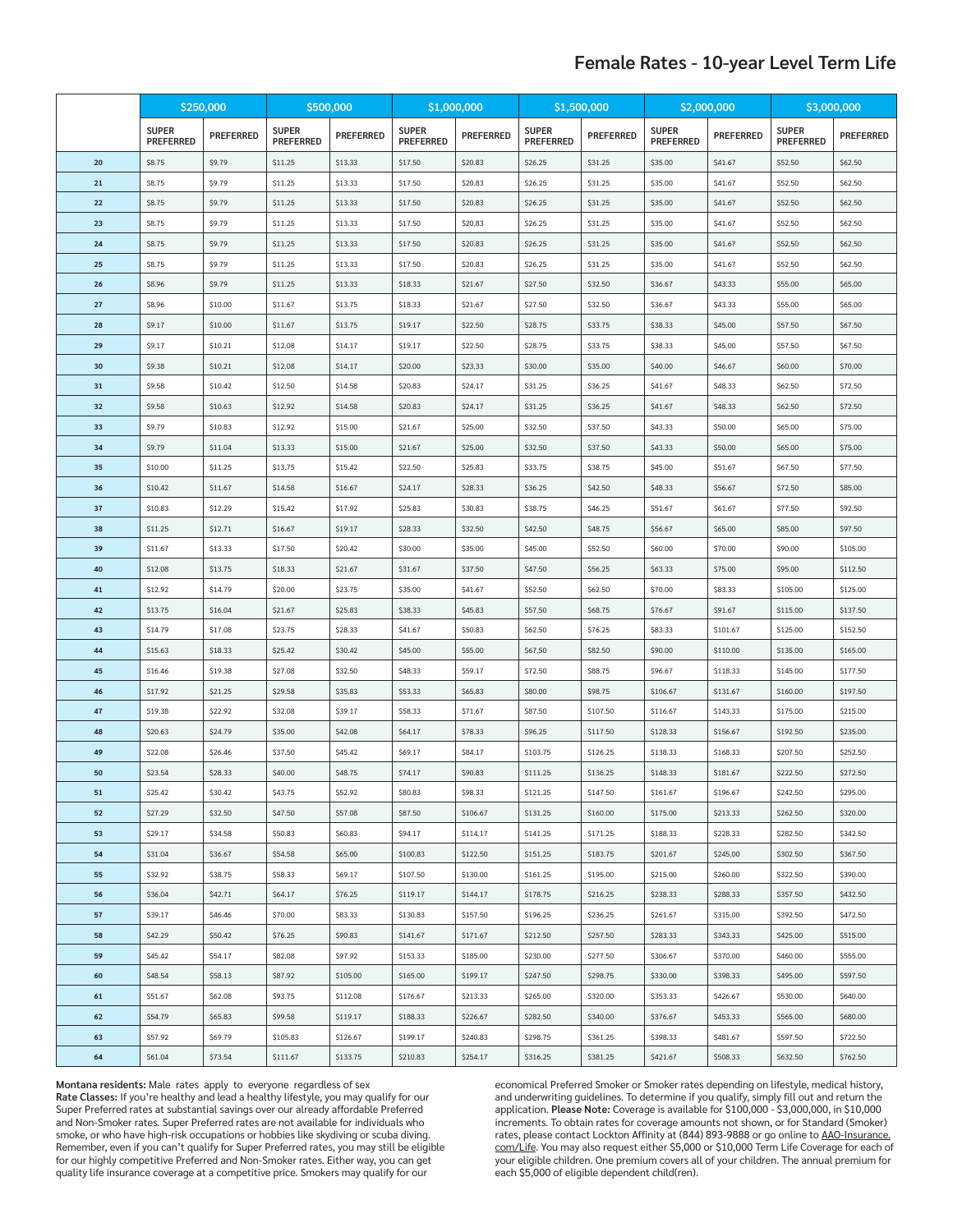### **Group Level Term Life Rates Current Monthly Premiums as of 2021**

Members under age 55 may choose any amount of coverage from \$100,000 to \$3,000,000 in increments of \$10,000. A member's lawful spouse, under age 55, may apply for coverage from \$100,000 up to \$1,500,000 in \$10,000 increments, not to exceed the member's benefit selection.

# **Male Rates - 20-year Level Term Life**

|    | \$250,000                        |                  | \$500,000                        |                  | \$1,000,000                      |                  | \$1,500,000                      |           | \$2,000,000                      |                  | \$3,000,000                      |                  |
|----|----------------------------------|------------------|----------------------------------|------------------|----------------------------------|------------------|----------------------------------|-----------|----------------------------------|------------------|----------------------------------|------------------|
|    | <b>SUPER</b><br><b>PREFERRED</b> | <b>PREFERRED</b> | <b>SUPER</b><br><b>PREFERRED</b> | <b>PREFERRED</b> | <b>SUPER</b><br><b>PREFERRED</b> | <b>PREFERRED</b> | <b>SUPER</b><br><b>PREFERRED</b> | PREFERRED | <b>SUPER</b><br><b>PREFERRED</b> | <b>PREFERRED</b> | <b>SUPER</b><br><b>PREFERRED</b> | <b>PREFERRED</b> |
| 20 | \$21.25                          | \$22.50          | \$32.50                          | \$36.67          | \$55.83                          | \$67.50          | \$83.75                          | \$101.25  | \$111.67                         | \$135.00         | \$167.50                         | \$202.50         |
| 21 | \$21.25                          | \$22.50          | \$32.50                          | \$36.67          | \$55.83                          | \$67.50          | \$83.75                          | \$101.25  | \$111.67                         | \$135.00         | \$167.50                         | \$202.50         |
| 22 | \$21.25                          | \$22.50          | \$32.50                          | \$36.67          | \$55.83                          | \$67.50          | \$83.75                          | \$101.25  | \$111.67                         | \$135.00         | \$167.50                         | \$202.50         |
| 23 | \$21.25                          | \$22.50          | \$32.50                          | \$36.67          | \$55.83                          | \$67.50          | \$83.75                          | \$101.25  | \$111.67                         | \$135.00         | \$167.50                         | \$202.50         |
| 24 | \$21.25                          | \$22.50          | \$32.50                          | \$36.67          | \$55.83                          | \$67.50          | \$83.75                          | \$101.25  | \$111.67                         | \$135.00         | \$167.50                         | \$202.50         |
| 25 | \$21.25                          | \$22.50          | \$32.50                          | \$36.67          | \$55.83                          | \$67.50          | \$83.75                          | \$101.25  | \$111.67                         | \$135.00         | \$167.50                         | \$202.50         |
| 26 | \$21.25                          | \$22.50          | \$32.50                          | \$36.67          | \$55.83                          | \$67.50          | \$83.75                          | \$101.25  | \$111.67                         | \$135.00         | \$167.50                         | \$202.50         |
| 27 | \$21.25                          | \$22.50          | \$32.50                          | \$36.67          | \$55.83                          | \$67.50          | \$83.75                          | \$101.25  | \$111.67                         | \$135.00         | \$167.50                         | \$202.50         |
| 28 | \$21.25                          | \$22.50          | \$32.50                          | \$36.67          | \$55.83                          | \$67.50          | \$83.75                          | \$101.25  | \$111.67                         | \$135.00         | \$167.50                         | \$202.50         |
| 29 | \$21.25                          | \$22.50          | \$32.50                          | \$36.67          | \$55.83                          | \$67.50          | \$83.75                          | \$101.25  | \$111.67                         | \$135.00         | \$167.50                         | \$202.50         |
| 30 | \$21.25                          | \$22.50          | \$32.50                          | \$36.67          | \$55.83                          | \$67.50          | \$83.75                          | \$101.25  | \$111.67                         | \$135.00         | \$167.50                         | \$202.50         |
| 31 | \$21.46                          | \$23.33          | \$33.75                          | \$37.92          | \$58.33                          | \$69.17          | \$87.50                          | \$103.75  | \$116.67                         | \$138.33         | \$175.00                         | \$207.50         |
| 32 | \$22.08                          | \$24.38          | \$34.58                          | \$38.33          | \$60.83                          | \$70.00          | \$91.25                          | \$105.00  | \$121.67                         | \$140.00         | \$182.50                         | \$210.00         |
| 33 | \$22.29                          | \$25.21          | \$35.00                          | \$39.58          | \$64.17                          | \$72.50          | \$96.25                          | \$108.75  | \$128.33                         | \$145.00         | \$192.50                         | \$217.50         |
| 34 | \$22.50                          | \$26.04          | \$36.25                          | \$40.00          | \$65.83                          | \$73.33          | \$98.75                          | \$110.00  | \$131.67                         | \$146.67         | \$197.50                         | \$220.00         |
| 35 | \$22.92                          | \$27.29          | \$36.67                          | \$41.25          | \$68.33                          | \$75.83          | \$102.50                         | \$113.75  | \$136.67                         | \$151.67         | \$205.00                         | \$227.50         |
| 36 | \$24.38                          | \$28.33          | \$39.17                          | \$43.33          | \$71.67                          | \$80.00          | \$107.50                         | \$120.00  | \$143.33                         | \$160.00         | \$215.00                         | \$240.00         |
| 37 | \$26.46                          | \$29.79          | \$40.83                          | \$45.83          | \$75.83                          | \$85.83          | \$113.75                         | \$128.75  | \$151.67                         | \$171.67         | \$227.50                         | \$257.50         |
| 38 | \$28.13                          | \$31.04          | \$42.92                          | \$47.92          | \$80.00                          | \$90.00          | \$120.00                         | \$135.00  | \$160.00                         | \$180.00         | \$240.00                         | \$270.00         |
| 39 | \$29.79                          | \$32.50          | \$44.58                          | \$50.00          | \$83.33                          | \$95.00          | \$125.00                         | \$142.50  | \$166.67                         | \$190.00         | \$250.00                         | \$285.00         |
| 40 | \$31.25                          | \$33.75          | \$46.67                          | \$52.08          | \$88.33                          | \$100.00         | \$132.50                         | \$150.00  | \$176.67                         | \$200.00         | \$265.00                         | \$300.00         |
| 41 | \$33.54                          | \$36.67          | \$51.67                          | \$58.33          | \$97.50                          | \$112.50         | \$146.25                         | \$168.75  | \$195.00                         | \$225.00         | \$292.50                         | \$337.50         |
| 42 | \$35.42                          | \$39.38          | \$56.67                          | \$65.00          | \$106.67                         | \$124.17         | \$160.00                         | \$186.25  | \$213.33                         | \$248.33         | \$320.00                         | \$372.50         |
| 43 | \$37.71                          | \$42.08          | \$61.25                          | \$71.67          | \$116.67                         | \$136.67         | \$175.00                         | \$205.00  | \$233.33                         | \$273.33         | \$350.00                         | \$410.00         |
| 44 | \$39.58                          | \$44.79          | \$65.83                          | \$77.92          | \$125.00                         | \$150.00         | \$187.50                         | \$225.00  | \$250.00                         | \$300.00         | \$375.00                         | \$450.00         |
| 45 | \$41.88                          | \$47.50          | \$70.83                          | \$84.58          | \$135.00                         | \$161.67         | \$202.50                         | \$242.50  | \$270.00                         | \$323.33         | \$405.00                         | \$485.00         |
| 46 | \$46.46                          | \$53.33          | \$80.42                          | \$96.25          | \$152.50                         | \$183.33         | \$228.75                         | \$275.00  | \$305.00                         | \$366.67         | \$457.50                         | \$550.00         |
| 47 | \$51.46                          | \$59.17          | \$89.58                          | \$107.92         | \$171.67                         | \$205.83         | \$257.50                         | \$308.75  | \$343.33                         | \$411.67         | \$515.00                         | \$617.50         |
| 48 | \$56.46                          | \$64.58          | \$99.17                          | \$119.17         | \$189.17                         | \$227.50         | \$283.75                         | \$341.25  | \$378.33                         | \$455.00         | \$567.50                         | \$682.50         |
| 49 | \$61.25                          | \$70.42          | \$108.33                         | \$130.83         | \$206.67                         | \$250.83         | \$310.00                         | \$376.25  | \$413.33                         | \$501.67         | \$620.00                         | \$752.50         |
| 50 | \$66.25                          | \$75.83          | \$117.50                         | \$142.50         | \$225.83                         | \$272.50         | \$338.75                         | \$408.75  | \$451.67                         | \$545.00         | \$677.50                         | \$817.50         |
| 51 | \$75.42                          | \$86.04          | \$134.58                         | \$161.67         | \$257.50                         | \$310.00         | \$386.25                         | \$465.00  | \$515.00                         | \$620.00         | \$772.50                         | \$930.00         |
| 52 | \$84.38                          | \$96.04          | \$151.67                         | \$181.67         | \$290.00                         | \$347.50         | \$435.00                         | \$521.25  | \$580.00                         | \$695.00         | \$870.00                         | \$1,042.50       |
| 53 | \$93.54                          | \$105.83         | \$168.75                         | \$200.83         | \$323.33                         | \$385.00         | \$485.00                         | \$577.50  | \$646.67                         | \$770.00         | \$970.00                         | \$1,155.00       |
| 54 | \$102.92                         | \$115.83         | \$185.83                         | \$220.00         | \$356.67                         | \$422.50         | \$535.00                         | \$633.75  | \$713.33                         | \$845.00         | \$1,070.00                       | \$1,267.50       |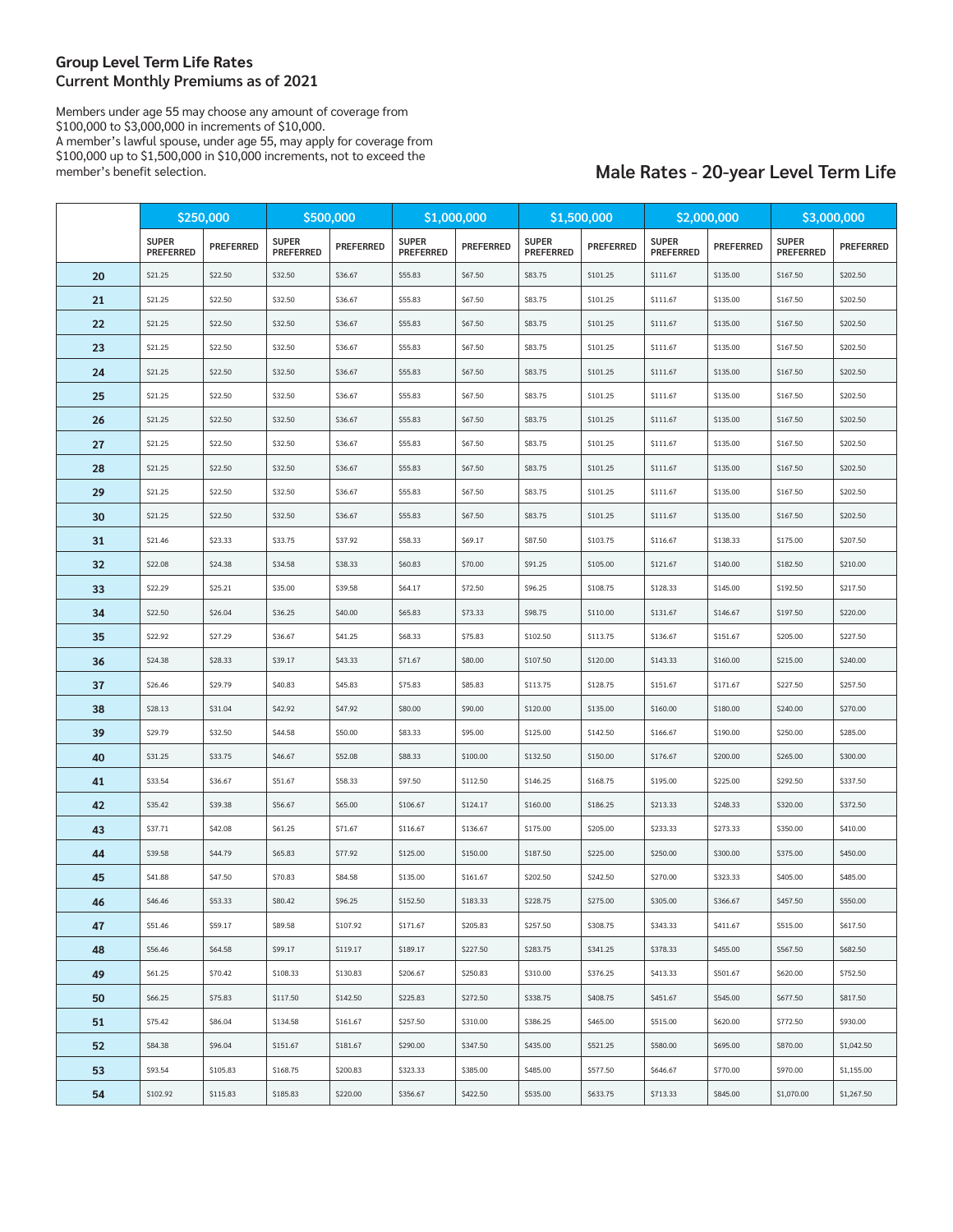# **Female Rates - 20-year Level Term Life**

|    | \$250,000                        |                  | \$500,000                        |                  | \$1,000,000                      |                  | \$1,500,000                      |                  | \$2,000,000                      |                  | \$3,000,000                      |                  |
|----|----------------------------------|------------------|----------------------------------|------------------|----------------------------------|------------------|----------------------------------|------------------|----------------------------------|------------------|----------------------------------|------------------|
|    | <b>SUPER</b><br><b>PREFERRED</b> | <b>PREFERRED</b> | <b>SUPER</b><br><b>PREFERRED</b> | <b>PREFERRED</b> | <b>SUPER</b><br><b>PREFERRED</b> | <b>PREFERRED</b> | <b>SUPER</b><br><b>PREFERRED</b> | <b>PREFERRED</b> | <b>SUPER</b><br><b>PREFERRED</b> | <b>PREFERRED</b> | <b>SUPER</b><br><b>PREFERRED</b> | <b>PREFERRED</b> |
| 20 | \$14.79                          | \$17.08          | \$22.08                          | \$25.83          | \$38.33                          | \$45.83          | \$57.50                          | \$68.75          | \$76.67                          | \$91.67          | \$115.00                         | \$137.50         |
| 21 | \$14.79                          | \$17.08          | \$22.08                          | \$25.83          | \$38.33                          | \$45.83          | \$57.50                          | \$68.75          | \$76.67                          | \$91.67          | \$115.00                         | \$137.50         |
| 22 | \$14.79                          | \$17.08          | \$22.08                          | \$25.83          | \$38.33                          | \$45.83          | \$57.50                          | \$68.75          | \$76.67                          | \$91.67          | \$115.00                         | \$137.50         |
| 23 | \$14.79                          | \$17.08          | \$22.08                          | \$25.83          | \$38.33                          | \$45.83          | \$57.50                          | \$68.75          | \$76.67                          | \$91.67          | \$115.00                         | \$137.50         |
| 24 | \$14.79                          | \$17.08          | \$22.08                          | \$25.83          | \$38.33                          | \$45.83          | \$57.50                          | \$68.75          | \$76.67                          | \$91.67          | \$115.00                         | \$137.50         |
| 25 | \$14.79                          | \$17.08          | \$22.08                          | \$25.83          | \$38.33                          | \$45.83          | \$57.50                          | \$68.75          | \$76.67                          | \$91.67          | \$115.00                         | \$137.50         |
| 26 | \$14.79                          | \$17.08          | \$22.08                          | \$25.83          | \$38.33                          | \$45.83          | \$57.50                          | \$68.75          | \$76.67                          | \$91.67          | \$115.00                         | \$137.50         |
| 27 | \$14.79                          | \$17.08          | \$22.08                          | \$25.83          | \$38.33                          | \$45.83          | \$57.50                          | \$68.75          | \$76.67                          | \$91.67          | \$115.00                         | \$137.50         |
| 28 | \$14.79                          | \$17.08          | \$22.08                          | \$25.83          | \$38.33                          | \$45.83          | \$57.50                          | \$68.75          | \$76.67                          | \$91.67          | \$115.00                         | \$137.50         |
| 29 | \$14.79                          | \$17.08          | \$22.08                          | \$25.83          | \$38.33                          | \$45.83          | \$57.50                          | \$68.75          | \$76.67                          | \$91.67          | \$115.00                         | \$137.50         |
| 30 | \$14.79                          | \$17.08          | \$22.08                          | \$25.83          | \$38.33                          | \$45.83          | \$57.50                          | \$68.75          | \$76.67                          | \$91.67          | \$115.00                         | \$137.50         |
| 31 | \$15.42                          | \$17.92          | \$22.92                          | \$27.08          | \$40.83                          | \$48.33          | \$61.25                          | \$72.50          | \$81.67                          | \$96.67          | \$122.50                         | \$145.00         |
| 32 | \$16.04                          | \$18.33          | \$24.17                          | \$27.92          | \$42.50                          | \$50.83          | \$63.75                          | \$76.25          | \$85.00                          | \$101.67         | \$127.50                         | \$152.50         |
| 33 | \$16.46                          | \$19.17          | \$25.42                          | \$29.17          | \$45.00                          | \$52.50          | \$67.50                          | \$78.75          | \$90.00                          | \$105.00         | \$135.00                         | \$157.50         |
| 34 | \$17.08                          | \$20.00          | \$26.25                          | \$30.42          | \$47.50                          | \$55.00          | \$71.25                          | \$82.50          | \$95.00                          | \$110.00         | \$142.50                         | \$165.00         |
| 35 | \$17.50                          | \$20.83          | \$27.50                          | \$32.08          | \$49.17                          | \$57.50          | \$73.75                          | \$86.25          | \$98.33                          | \$115.00         | \$147.50                         | \$172.50         |
| 36 | \$18.75                          | \$21.67          | \$29.17                          | \$34.17          | \$52.50                          | \$61.67          | \$78.75                          | \$92.50          | \$105.00                         | \$123.33         | \$157.50                         | \$185.00         |
| 37 | \$19.58                          | \$22.92          | \$30.83                          | \$36.25          | \$57.50                          | \$65.83          | \$86.25                          | \$98.75          | \$115.00                         | \$131.67         | \$172.50                         | \$197.50         |
| 38 | \$20.42                          | \$23.75          | \$32.50                          | \$38.33          | \$60.83                          | \$70.00          | \$91.25                          | \$105.00         | \$121.67                         | \$140.00         | \$182.50                         | \$210.00         |
| 39 | \$21.25                          | \$24.38          | \$34.58                          | \$40.83          | \$64.17                          | \$75.00          | \$96.25                          | \$112.50         | \$128.33                         | \$150.00         | \$192.50                         | \$225.00         |
| 40 | \$22.08                          | \$25.21          | \$36.25                          | \$42.92          | \$67.50                          | \$79.17          | \$101.25                         | \$118.75         | \$135.00                         | \$158.33         | \$202.50                         | \$237.50         |
| 41 | \$23.96                          | \$28.13          | \$40.00                          | \$47.92          | \$75.00                          | \$89.17          | \$112.50                         | \$133.75         | \$150.00                         | \$178.33         | \$225.00                         | \$267.50         |
| 42 | \$25.83                          | \$30.63          | \$44.17                          | \$52.92          | \$82.50                          | \$97.50          | \$123.75                         | \$146.25         | \$165.00                         | \$195.00         | \$247.50                         | \$292.50         |
| 43 | \$27.71                          | \$33.33          | \$47.92                          | \$57.08          | \$89.17                          | \$107.50         | \$133.75                         | \$161.25         | \$178.33                         | \$215.00         | \$267.50                         | \$322.50         |
| 44 | \$30.00                          | \$35.83          | \$51.67                          | \$62.08          | \$96.67                          | \$117.50         | \$145.00                         | \$176.25         | \$193.33                         | \$235.00         | \$290.00                         | \$352.50         |
| 45 | \$31.88                          | \$38.13          | \$55.42                          | \$67.08          | \$103.33                         | \$126.67         | \$155.00                         | \$190.00         | \$206.67                         | \$253.33         | \$310.00                         | \$380.00         |
| 46 | \$35.00                          | \$42.08          | \$61.67                          | \$74.17          | \$115.83                         | \$140.83         | \$173.75                         | \$211.25         | \$231.67                         | \$281.67         | \$347.50                         | \$422.50         |
| 47 | \$37.92                          | \$45.83          | \$67.08                          | \$81.25          | \$126.67                         | \$154.17         | \$190.00                         | \$231.25         | \$253.33                         | \$308.33         | \$380.00                         | \$462.50         |
| 48 | \$41.04                          | \$49.79          | \$73.33                          | \$88.75          | \$137.50                         | \$168.33         | \$206.25                         | \$252.50         | \$275.00                         | \$336.67         | \$412.50                         | \$505.00         |
| 49 | \$44.38                          | \$53.33          | \$79.17                          | \$95.83          | \$150.00                         | \$182.50         | \$225.00                         | \$273.75         | \$300.00                         | \$365.00         | \$450.00                         | \$547.50         |
| 50 | \$47.29                          | \$57.29          | \$85.42                          | \$103.33         | \$160.83                         | \$195.83         | \$241.25                         | \$293.75         | \$321.67                         | \$391.67         | \$482.50                         | \$587.50         |
| 51 | \$51.88                          | \$62.71          | \$94.17                          | \$113.75         | \$178.33                         | \$216.67         | \$267.50                         | \$325.00         | \$356.67                         | \$433.33         | \$535.00                         | \$650.00         |
| 52 | \$56.88                          | \$68.13          | \$103.33                         | \$124.17         | \$195.83                         | \$236.67         | \$293.75                         | \$355.00         | \$391.67                         | \$473.33         | \$587.50                         | \$710.00         |
| 53 | \$61.67                          | \$73.75          | \$112.08                         | \$134.58         | \$213.33                         | \$256.67         | \$320.00                         | \$385.00         | \$426.67                         | \$513.33         | \$640.00                         | \$770.00         |
| 54 | \$66.25                          | \$79.17          | \$121.67                         | \$145.00         | \$230.83                         | \$275.83         | \$346.25                         | \$413.75         | \$461.67                         | \$551.67         | \$692.50                         | \$827.50         |

#### **Montana residents:** Male rates apply to everyone regardless of sex

**Rate Classes:** If you're healthy and lead a healthy lifestyle, you may qualify for our Super Preferred rates at substantial savings over our already affordable Preferred and Non-Smoker rates. Super Preferred rates are not available for individuals who smoke, or who have high-risk occupations or hobbies like skydiving or scuba diving. Remember, even if you can't qualify for Super Preferred rates, you may still be eligible for our highly competitive Preferred and Non-Smoker rates. Either way, you can get quality life insurance coverage at a competitive price. Smokers may qualify for our economical Preferred Smoker or Smoker rates depending on lifestyle, medical history, and underwriting guidelines. To determine if you qualify, simply fill out and return the application. **Please Note:** Coverage is available for \$100,000 - \$3,000,000, in \$10,000 increments. To obtain rates for coverage amounts not shown, or for Standard (Smoker) rates, please contact Lockton Affinity at (844) 893-9888 or go online to

#### AAO-Insurance.com/Life.

The maximum amount of life insurance in force for combined New York Life Insurance Company group policies may not exceed \$3,000,000 per insured association member; \$1,500,000 per insured spouse. New York Life reserves the right to change the rates on any premium due date on which the benefit amount is changed. Rates are based on the member's and spouse's actual ages, gender, health, and smoking status on the date coverage becomes effective and remain in effect for the next 10 or 20 years (depending on the Level Term Plan selected) provided coverage remains in effect.

IMPORTANT TAX INFORMATION FOR RESIDENTS OF MANITOBA AND ONTARIO, CANADA: These two provinces require sales tax on premiums for group insurance purchased by individuals. A tax will be added to the amount of any premium due (in U.S. dollars): 8% for Ontario and 7% for Manitoba.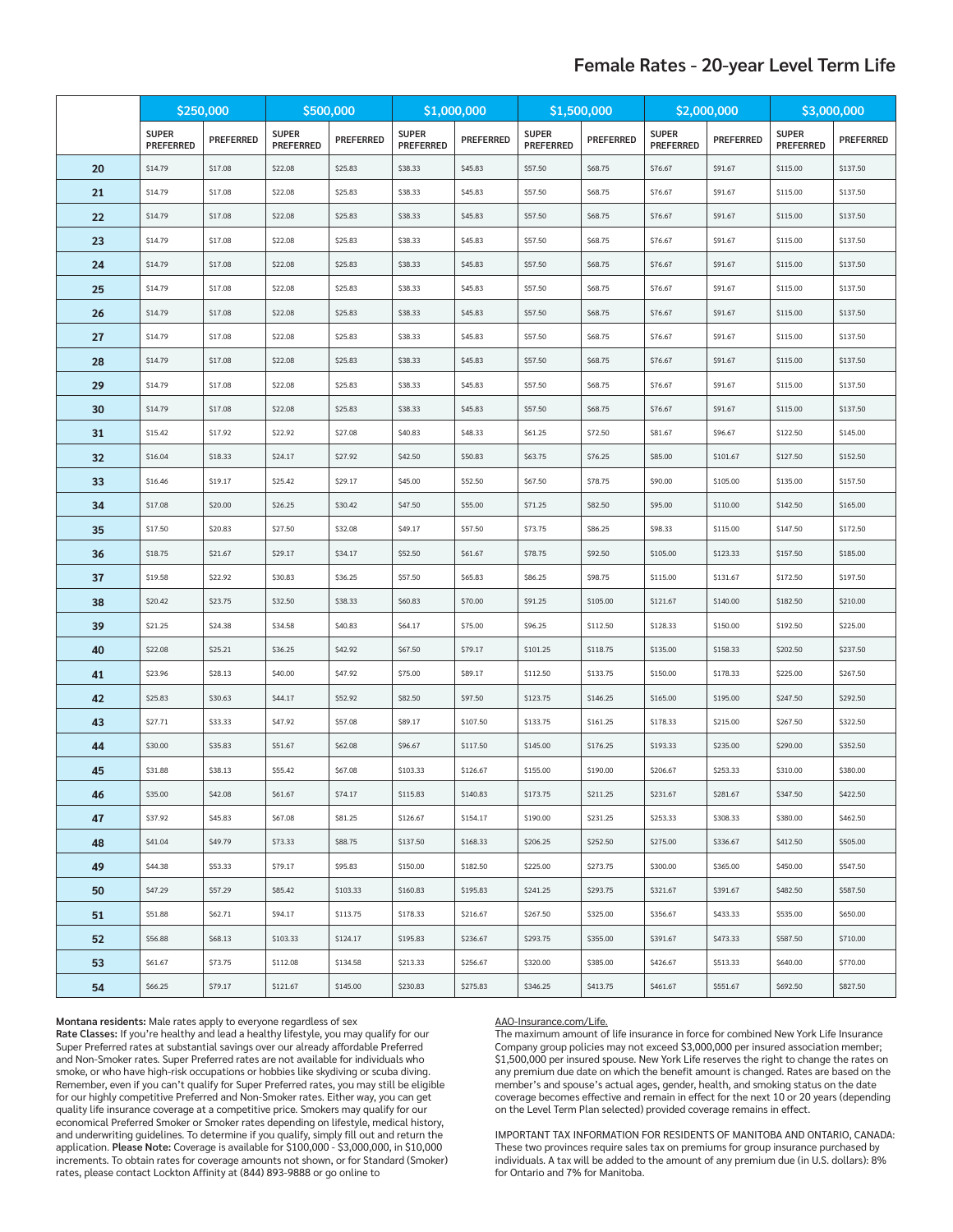# **Group Term Life Insurance**

Group Term Life Insurance is often best for young individuals who wish to cover short-term debts, such as an education or business loan, as coverage is more affordable early on.

Premiums will increase gradually at first and more rapidly as you get older.

**Coverage benefits for AAO members:** 



### **MULTIPLE COVERAGE OPTIONS**

Choose your coverage amount from \$100,000 to \$3,000,000 in \$10,000 increments.

## **ACCELERATED DEATH BENEFITS**

Request up to 50% of your death benefit before your passing if you are diagnosed with a terminal illness.

### **SPOUSE AND DEPENDENT COVERAGE**

Apply for up to \$1,500,000 for your lawful spouse and up to \$10,000 for your eligible dependent children.

### **INFLATION GUARD OPTION**

Increase your coverage amount by 10% per year for 10 years, subject to the policy maximum, without medical questions, to help ensure your coverage keeps pace with inflation.

# **CHRONIC ILLNESS RIDER**

Add chronic illness coverage for an additional premium to help alleviate the financial burdens of a covered illness.

The AAO-Endorsed Insurance Program is administered by Lockton Affinity, LLC d/b/a Lockton Affinity Insurance Brokers LLC, Affinity Administrator Services, LLC in California #0795478, and in Arkansas #100108685. Coverage may not be available in all states and is subject to actual policy terms and conditions. Policy benefits are the sole obligation of the issuing insurance company. American Association of Orthodontists (AAO) will receive a royalty fee for the licensing of its name and trademarks as part of the insurance program offered to the extent permitted by applicable law.

Lockton Affinity, LLC | PO Box 410679 | Kansas City, MO 64141 | (844) 893-9888 | Info@AAO-Insurance.com

The AAO Group Term Life Policy is underwritten by New York Life Insurance Company, 51 Madison Avenue, New York, NY 10010, under Group Policy No. G-14242-0 on Policy Form G-14242-0/GMR-FACE.

New York Life Insurance Company is licensed/authorized to transact business in all of the 50 United States, the District of Columbia, Puerto Rico and Canada. However, not all group plicies it underwrites are available in all jurisdictions. Please check the eligibility sections for current availability. New York Life Insurance Company's state of domicile is New York, and NAIC ID is #66915.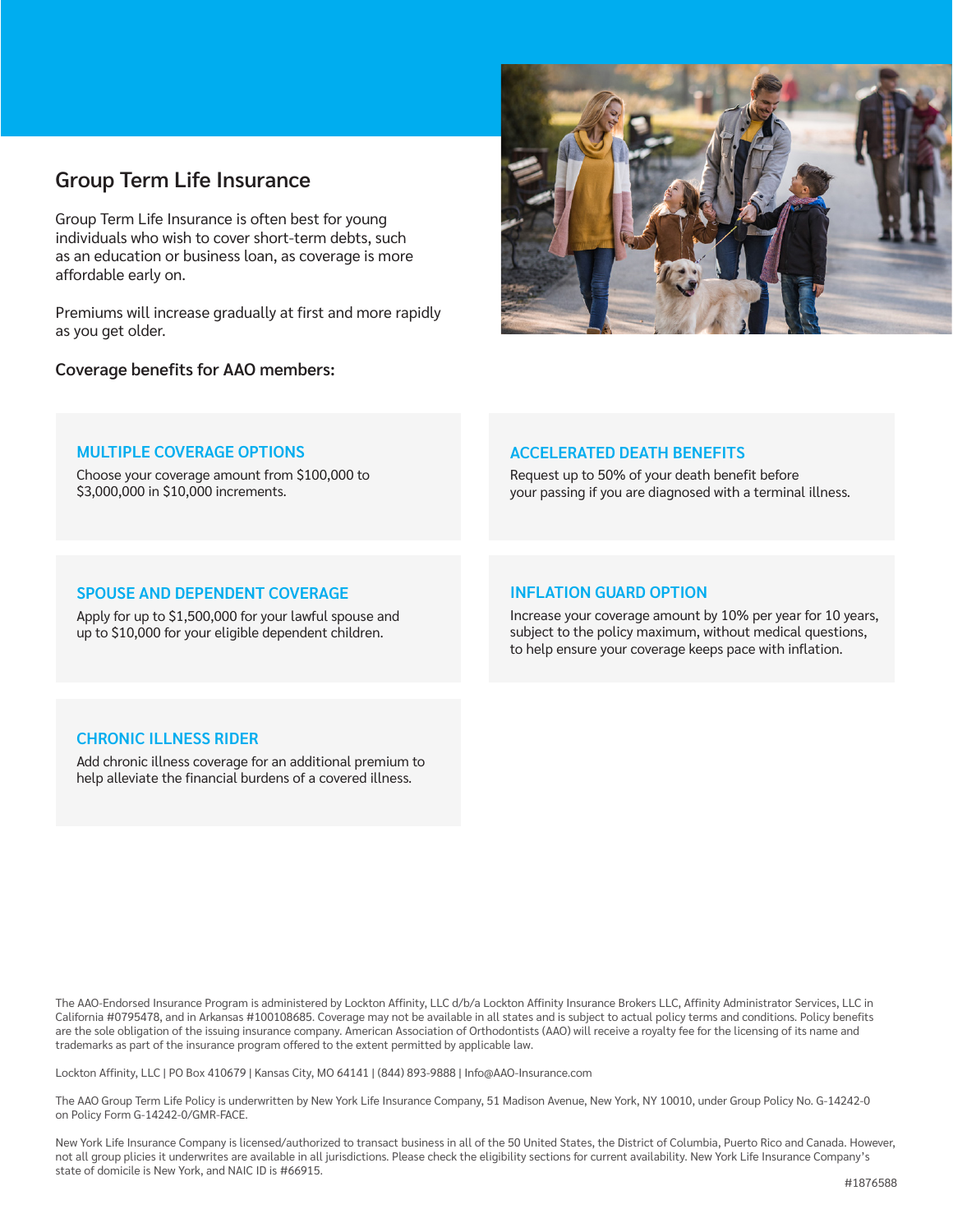### **Chronic Illness Rider Information**

#### **What is a Chronic Illness Rider?**

If applying for Group Term Life Insurance, you can also request a chronic illness rider. Select a portion of your term life insurance that will be eligible for the chronic illness rider from \$50,000 to \$1,000,000 (\$50,000 increments) not to exceed your Group Term Life Insurance amount for AAO members and \$25,000 to \$1,000,000 (increments of \$25,000) for spouses (not to exceed member amount). You may accelerate 50% of the chronic illness rider amount subject to the terms outlined in the certificate.

With a chronic illness rider added to an AAO-Endorsed Group Term Life Insurance policy, you can receive financial help while you're still living.

#### **Who is eligible to apply?**

AAO members ages 20-64 may apply for the chronic illness rider. Qualifying spouses who are ages 20-64 and are eligible for, or already covered by, AAO-Endorsed Group Term Life insurance, also may apply. Chronic illness is not available as a stand-alone product, but only as a rider the AAO-endorsed Group Term Life Insurance.

#### **How do I make a claim?**

A licensed health care practitioner other than yourself or a family member must certify that you meet the stipulations of a chronic illness diagnosis. Annual recertification by a licensed health care practitioner is required.

#### **How long does coverage last?**

Coverage extends to age 80. If a terminal illness claim is approved, the chronic illness rider will no longer be in effect.

#### **How can I use my payouts?**

Life benefit payouts are sent directly to the insured and can be used in any way that is most helpful to you and your loved ones.\*

#### **How much of my AAO-Endorsed Group Term Life Insurance Benefit can I use?**

You can accelerate up to 50% of the portion of your Group Term Life Insurance amount that will be subject to the Chronic Illness Rider (not to exceed \$500,000) when you are diagnosed with a qualifying chronic illness. Accelerated life benefits for chronic illness are paid annually in four installments (12.5% of chronic illness coverage amount per year with no more than \$125,000 made payable in one year).\* You may also use an additional 25% of your life benefit amount if a separate terminal condition occurs later.\*\*

A chronic illness qualifies for an accelerated life benefit if you are permanently unable to perform two out of six activities of daily living (bathing, continence, dressing, eating, toileting, and transferring) or you have a permanent severe cognitive impairment requiring substantial supervision to protect you from threats to health and safety. The chronic illness must occur after coverage is in effect and last for a continuous period of 90 days.

#### **Will there be any reductions in coverage?**

The amount of chronic illness coverage is subject to life schedule reductions and is based on the amount of coverage that would be in force one year after the request for acceleration was approved.

\*The acceleration is subject to life schedule reductions and is based on the amount of coverage that would be in force one year after the request for acceleration was approved. A qualifying chronic illness must be certified by a licensed health care practitioner each year.

\*\*\*Benefits for chronic illness needs are up to 50% of the portion of your Group Term Life Insurance amount that will be subject to the Chronic Illness Rider benefit up to \$1,000,000. Benefits used for chronic illness decrease the amount available to beneficiaries upon the insured's death.

This is a life insurance benefit that also gives you the option to accelerate some of the death benefit in the event that you are certified with a chronic illness as described in the certificate.

IMPORTANT NOTICE: This rider is not intended to be a federally taxqualified long-term care insurance contract under Internal Revenue Code (IRC) Section 7702B. Therefore, the premiums payable for this rider do not qualify as long-term care insurance premiums and are not deductible from gross income for federal income tax purposes. This rider, however, is subject to the federal per diem limits set forth in IRC Section 7702B. Under this rider, New York Life will not pay claimants more than the federal per diem limits. Assuming the amount you receive in the aggregate from all applicable policies does not exceed the federal per diem limits set forth in IRC Section 7702B, the benefits provided by the Chronic Illness Rider are intended to be excludable from federal gross income under Section 101 (g) of the IRC.

Receipt of an accelerated death benefit may affect eligibility for Medicaid or other government benefits or entitlements and may have income tax consequences. Accelerating benefits before applying for these programs, or while you are receiving government benefits, may affect your initial or continued eligibility. Clients can contact the appropriate social service agency (e.g., the Medicaid Unit of your local Department of Public Welfare or the Social Security Administration Office) for more information.

#### **Chronic Illness Rider Current Annual Rates per \$1,000 as of 2021 Amounts of \$100,000 and over**

| <b>Attained Age</b> | Nonsmoker | Smoker |
|---------------------|-----------|--------|
| before AGE 30       | \$0.02    | \$0.02 |
| 30                  | \$0.02    | \$0.02 |
| 31                  | \$0.02    | \$0.02 |
| 32                  | \$0.02    | \$0.02 |
| 33                  | \$0.02    | \$0.02 |
| 34                  | \$0.02    | \$0.02 |
| 35                  | \$0.02    | \$0.02 |
| 36                  | \$0.02    | \$0.02 |
| 37                  | \$0.02    | \$0.02 |
| 38                  | \$0.03    | \$0.03 |
| 39                  | \$0.04    | \$0.04 |
| 40                  | \$0.05    | \$0.05 |
| 41                  | \$0.06    | \$0.06 |
| 42                  | \$0.08    | \$0.08 |
| 43                  | \$0.09    | \$0.09 |
| 44                  | \$0.11    | \$0.11 |
| 45                  | \$0.12    | \$0.12 |
| 46                  | \$0.14    | \$0.14 |
| 47                  | \$0.16    | \$0.16 |
| 48                  | \$0.19    | \$0.19 |
| 49                  | \$0.24    | \$0.24 |
| 50                  | \$0.29    | \$0.29 |
| 51                  | \$0.34    | \$0.34 |
| 52                  | \$0.4     | \$0.4  |
| 53                  | \$0.44    | \$0.44 |
| 54                  | \$0.49    | \$0.49 |
| 55                  | \$0.55    | \$0.55 |
| 56                  | \$0.61    | \$0.61 |
| 57                  | \$0.69    | \$0.69 |
| 58                  | \$0.75    | \$0.75 |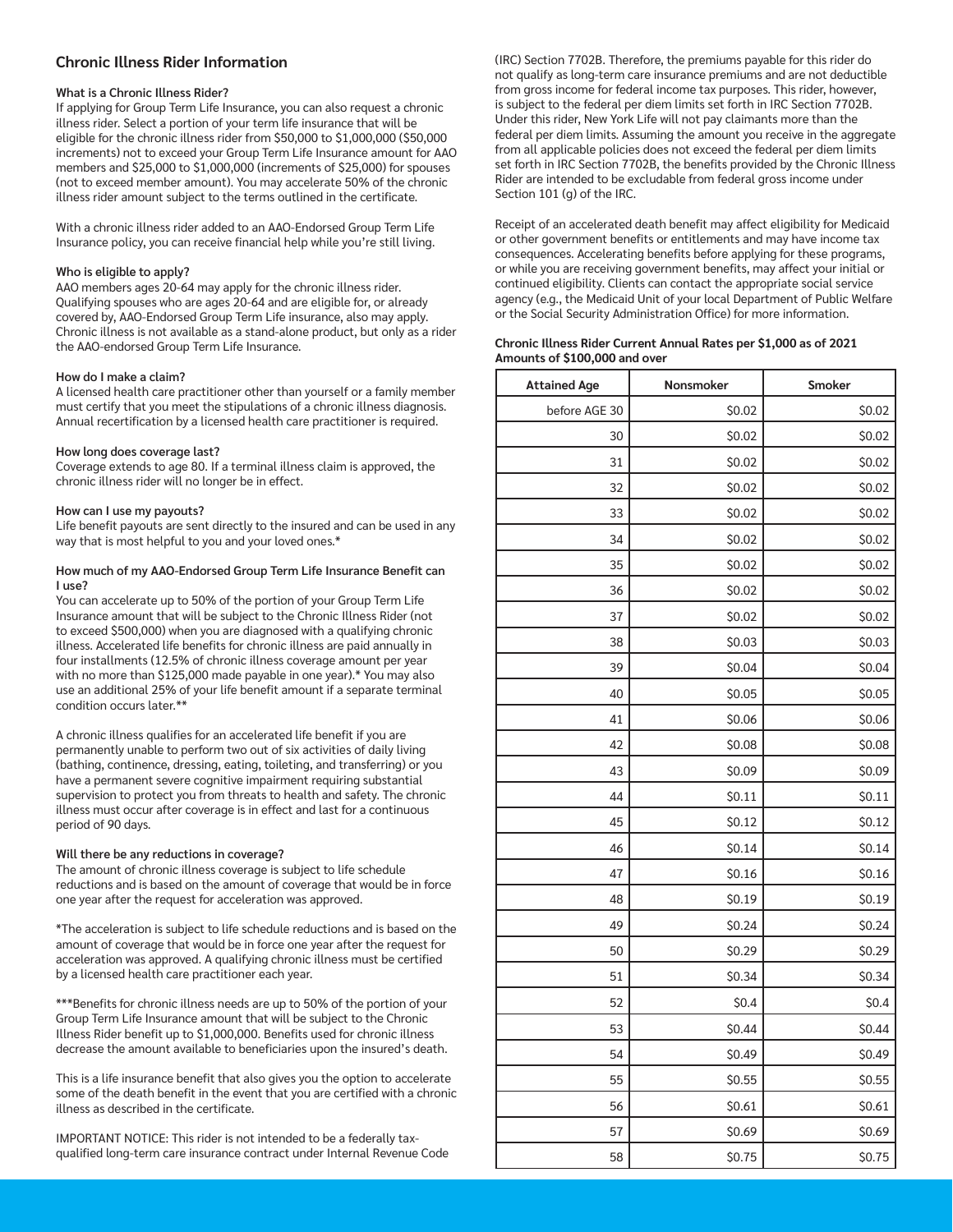| <b>Chronic Illness Current Annual Rates as of 2021 Continued</b> |
|------------------------------------------------------------------|
|                                                                  |

| <b>Attained Age</b> | Nonsmoker | Smoker       |
|---------------------|-----------|--------------|
| 59                  | \$0.82    | \$0.82       |
| 60                  | \$0.88    | \$0.88       |
| 61                  | \$0.94    | \$0.94       |
| 62                  | 1         | $\mathbf{1}$ |
| 63                  | 1.19      | 1.19         |
| 64                  | 1.44      | 1.44         |
| 65                  | 1.9       | 1.9          |
| 66                  | 2.49      | 2.49         |
| 67                  | 3.26      | 3.26         |
| 68                  | 3.83      | 3.83         |
| 69                  | 4.5       | 4.5          |
| 70                  | 4.79      | 4.79         |
| 71                  | 5.57      | 5.57         |
| 72                  | 6.48      | 6.48         |
| 73                  | 7.36      | 7.36         |
| 74                  | 8.34      | 8.34         |
| 75                  | 9.44      | 9.44         |
| 76                  | 10.67     | 10.67        |
| 77                  | 11.94     | 11.94        |
| 78                  | 13.89     | 13.89        |
| 79                  | 16.09     | 16.09        |

### **Group Term Life Information**

#### **Exclusions and Limitations**

Benefits are paid for death from any cause, at anytime, anywhere in the world, except suicide within 12 months from the issue date, whether sane or insane. The only benefit is a return of premiums paid. The validity of any amount of your life insurance which has been in force for two years during an insured's lifetime will not be contested except for insurance eligibility provisions and nonpayment of premium contributions.

#### **Who is eligible?**

If you are an orthodontist under age 70; residing in the United States (excluding VT and WA), Puerto Rico, or Canada (except Quebec); and an AAO member or a full-time student member, then you are eligible for coverage. You can also apply for coverage for your lawful spouse under age 70 and your unmarried dependent children who are at least 15 day old but under age 25. Total coverage for all AAO-Endorsed Group Life Insurance policies combined cannot exceed \$3,000,000 for AAO members and \$1,500,000 for lawful spouses. Eligible dependent child can be covered for either \$5,000 or \$10,000 each (\$500 if under age six months.)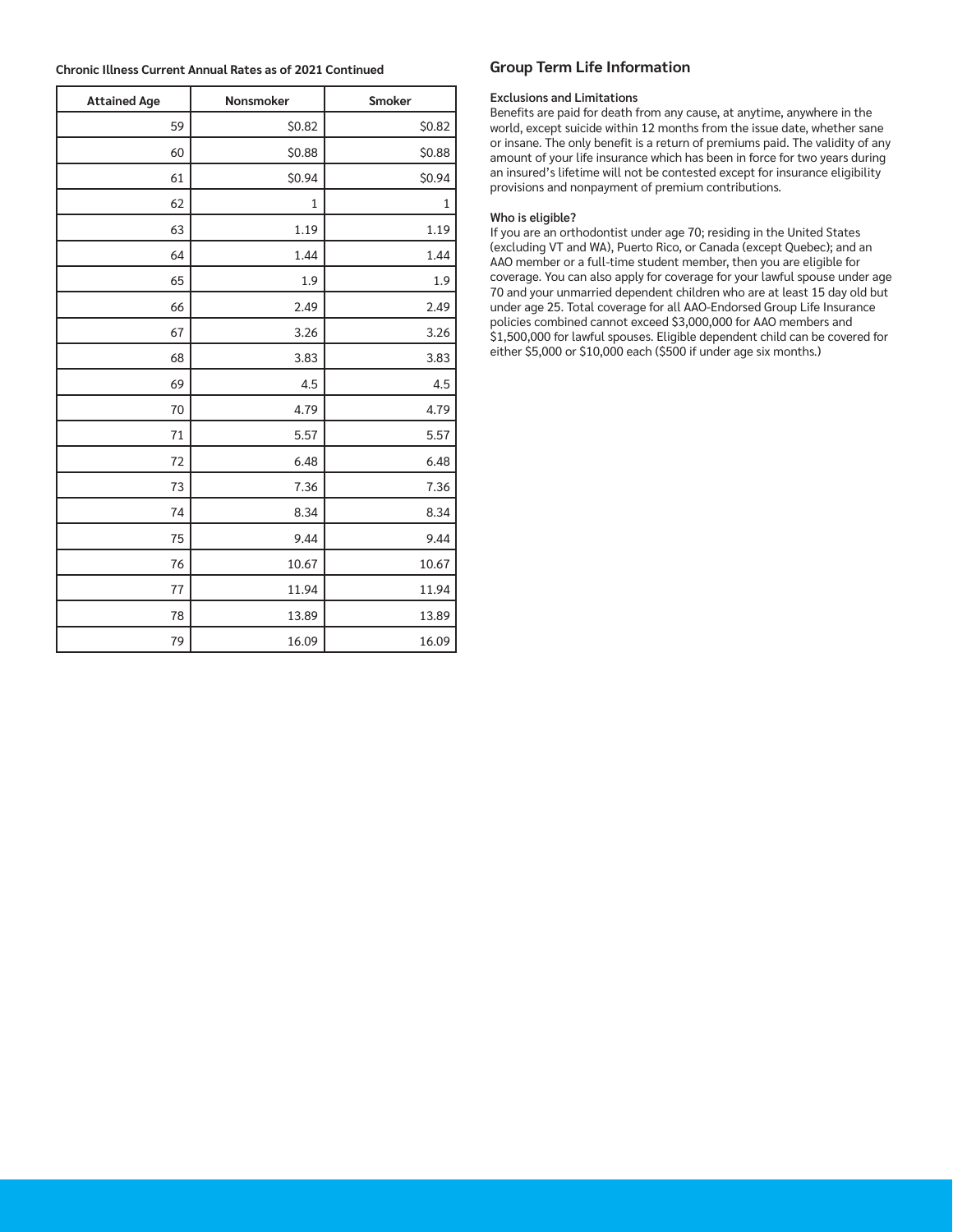# **Current Annual Renewable Term Life Insurance Rates as of 2021 Annual rates per \$1,000**

|                         |            | <b>MALE</b>      |               | <b>FEMALE</b>   |                  |               |                 |  |
|-------------------------|------------|------------------|---------------|-----------------|------------------|---------------|-----------------|--|
|                         |            | <b>PREFERRED</b> | <b>SELECT</b> | <b>STANDARD</b> | <b>PREFERRED</b> | <b>SELECT</b> | <b>STANDARD</b> |  |
|                         | Under 35   | N/A              | 0.60          | 0.82            | N/A              | 0.43          | 0.82            |  |
|                         | 35-39      | N/A              | 0.67          | 1.19            | N/A              | 0.68          | 1.19            |  |
|                         | 40-44      | N/A              | 1.15          | 1.99            | N/A              | 1.09          | 1.99            |  |
|                         | 45-49      | N/A              | 1.87          | 3.27            | N/A              | 1.74          | 3.27            |  |
| <b>Under</b><br>100,000 | 50-54      | N/A              | 3.14          | 5.72            | N/A              | 2.98          | 5.72            |  |
|                         | 55-59      | N/A              | 5.63          | 10.16           | N/A              | 5.10          | 10.16           |  |
|                         | 60-64      | N/A              | 9.68          | 17.80           | N/A              | 8.47          | 17.80           |  |
|                         | 65-69      | N/A              | 16.70         | 29.98           | N/A              | 13.95         | 29.98           |  |
|                         | $70 - 74*$ | N/A              | 30.14         | 48.72           | N/A              | 23.98         | 48.72           |  |
|                         | Under 35   | 0.53             | 0.59          | 0.80            | 0.34             | 0.43          | 0.80            |  |
|                         | 35-39      | 0.59             | 0.66          | 1.17            | 0.53             | 0.67          | 1.17            |  |
|                         | 40-44      | 1.02             | 1.13          | 1.95            | 0.85             | 1.07          | 1.95            |  |
|                         | 45-49      | 1.65             | 1.83          | 3.21            | 1.35             | 1.71          | 3.21            |  |
| 100,000 - 249,000       | 50-54      | 2.78             | 3.08          | 5.62            | 2.31             | 2.92          | 5.62            |  |
|                         | 55-59      | 4.97             | 5.52          | 9.97            | 3.96             | 5.01          | 9.97            |  |
|                         | 60-64      | 8.54             | 9.49          | 17.46           | 6.57             | 8.31          | 17.46           |  |
|                         | 65-69      | 14.74            | 16.38         | 29.41           | 10.82            | 13.69         | 29.41           |  |
|                         | $70 - 74*$ | 26.59            | 29.56         | 47.80           | 18.58            | 23.52         | 47.80           |  |
|                         | Under 35   | 0.49             | 0.55          | 0.74            | 0.31             | 0.39          | 0.74            |  |
|                         | 35-39      | 0.55             | 0.61          | 1.08            | 0.49             | 0.62          | 1.08            |  |
|                         | 40-44      | 0.94             | 1.04          | 1.80            | 0.78             | 0.99          | 1.80            |  |
|                         | 45-49      | 1.52             | 1.69          | 2.96            | 1.25             | 1.58          | 2.96            |  |
| 250,000 - 499,000       | 50-54      | 2.56             | 2.85          | 5.19            | 2.14             | 2.70          | 5.19            |  |
|                         | 55-59      | 4.58             | 5.10          | 9.20            | 3.66             | 4.63          | 9.20            |  |
|                         | 60-64      | 7.88             | 8.77          | 16.12           | 6.07             | 7.68          | 16.12           |  |
|                         | 65-69      | 13.61            | 15.14         | 27.15           | 10.00            | 12.65         | 27.15           |  |
|                         | $70 - 74*$ | 24.55            | 27.31         | 44.11           | 17.18            | 21.73         | 44.11           |  |
|                         | Under 35   | 0.39             | 0.43          | 0.58            | 0.25             | 0.31          | 0.58            |  |
|                         | 35-39      | 0.43             | 0.48          | 0.85            | 0.39             | 0.49          | 0.85            |  |
|                         | 40-44      | 0.74             | 0.82          | 1.42            | 0.62             | 0.78          | 1.42            |  |
|                         | 45-49      | 1.20             | 1.33          | 2.34            | 0.99             | 1.25          | 2.34            |  |
| 500,000+                | 50-54      | 2.02             | 2.25          | 4.09            | 1.68             | 2.13          | 4.09            |  |
|                         | 55-59      | 3.62             | 4.02          | 7.26            | 2.88             | 3.65          | 7.26            |  |
|                         | 60-64      | 6.22             | 6.91          | 12.71           | 4.78             | 6.05          | 12.71           |  |
|                         | 65-69      | 10.74            | 11.93         | 21.40           | 7.88             | 9.96          | 21.40           |  |
|                         | $70 - 74*$ | 19.37            | 21.52         | 34.75           | 13.54            | 17.11         | 34.75           |  |